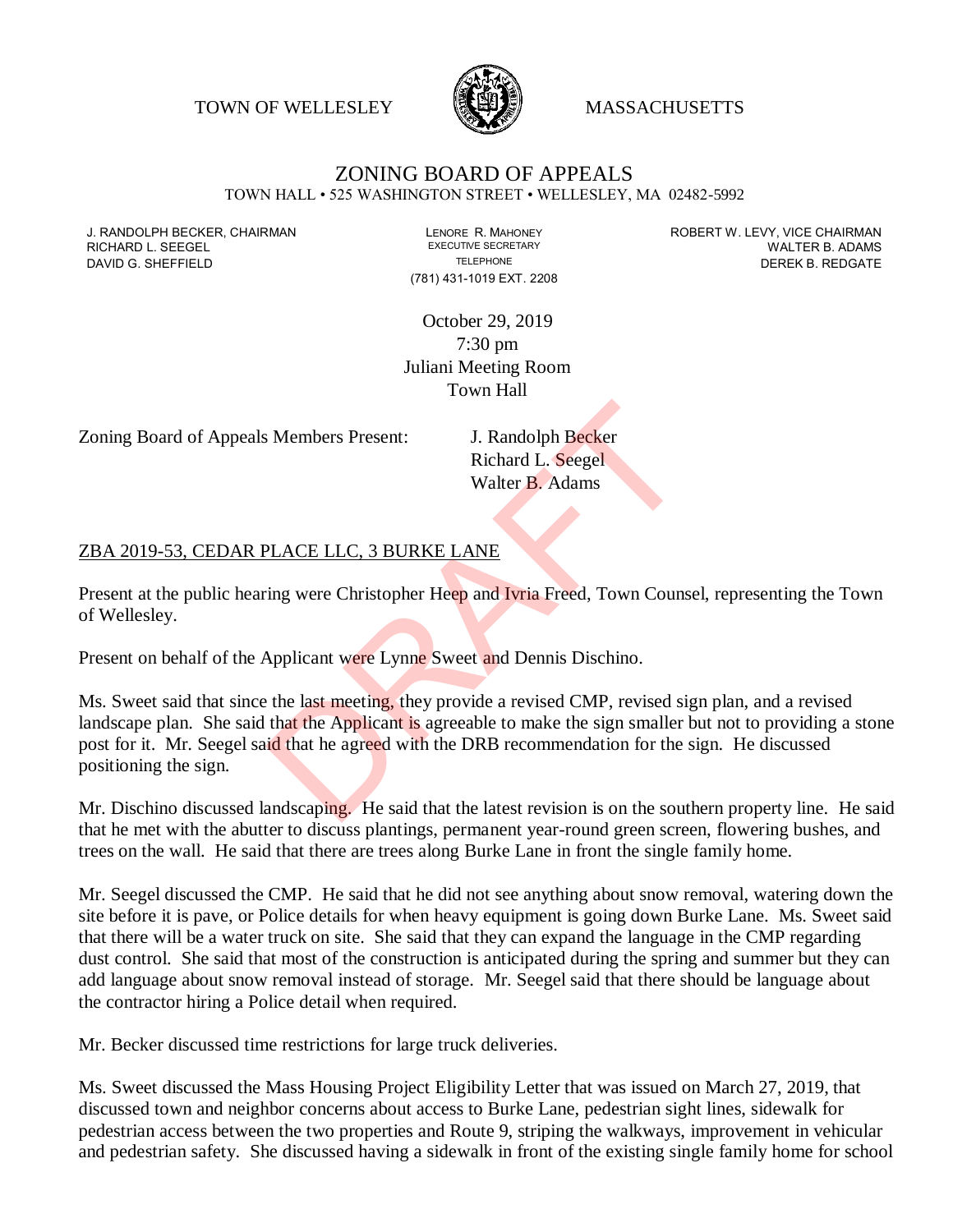pickup. She said that they will work with DPW about rear grade and screening for abutting properties. She said that they could not address the request to reduce the size of the project due to economics. She discussed community concerns for noise, lack of vehicle parking, light pollution, stormwater runoff and erosion, and five retaining walls.

Mr. Adams asked about a Police detail. He said that it is likely that the project will require 25 to 26 large trucks to remove the soil. Mr. Becker said that the CMP is not quantified. Mr. Seegel said that the size of the trucks delivering the lumber should be regulated. Ms. Sweet said that she will speak to the contractor about the Board's recommendations.

Ms. Sweet discussed the requested Waivers.

Ms. Sweet said that all units will be assigned one parking space and other spaces will be regulated by the developer. Mr. Seegel said that he is opposed to renting spaces to the tenants. He said that there is a lack of public transportation in Wellesley. Ms. Sweet said that they were trying to discourage people from having two cars, so they see it as an environmental reason.

Ms. Sweet discussed not using the basement of the 15 unit building because it does not comply with Building Code for accessibility. Mr. Seegel said that he did not want the basement used to store anything from the commercial property. Mr. Dischino discussed the possibility of installing a chair lift in the future to make the space ADA compliant. using the basement of the 15 unit building because it doe<br>ibility. Mr. Seegel said that he did not want the basemen<br>perty. Mr. Dischino discussed the possibility of installing<br>mpliant.<br>lange in Condition 11 regarding all u

Mr. Heep discussed language in Condition 11 regarding all utilities to serve the property.

Ms. Sweet discussed the owner's obligation to clear the sidewalk in front of his property.

The Board said that DPW requested plans using Wellesley datum.

Ms. Sweet asked that the requirement for the Parking Management Plan be deleted from the conditions. Mr. Dischino said that there will be 82 spaces with approximately six to eight commercial vehicles on-site at a time. Mr. Becker discussed concerns about turning radius for fire trucks. The Board discussed no parking on the street or the ramp to Cedar Street.

Ms. Sweet asked that the waiver for blasting be removed because there will be no blasting. Mr. Seegel said that the waiver can discuss non applicability. Mr. Becker said that the Board is putting requirements on the Developer based on the project as they know it at the time. Mr. Heep said that there was another 40B project in town that indicated that there would be no blasting and now realize that there does have to be blasting.

Mr. DiSchino discussed the website. He said that they would prefer to use their basic one page website. Mr. Becker said that the intent is to have the Developer identify in real time things that affect the town and/or the neighbors. Ms. Sweet said that the Developer has all of the neighbors' email addresses and can email them when there are milestones or issues that would impact them. Mr. Seegel said that the email address will have to be on the sign. Mr. Becker discussed possibly using the Wellesley Channel to accomplish the same thing.

The Board discussed submission requirements. The Board said that the Building Inspector will need to see a complete set of plans.

Mr. Becker asked if the existing building on the site had been tested for asbestos. Mr. DiSchino said that it was tested and the results were negative.

The Board discussed limiting rental agreements to 12 months. Mr. Seegel said that the Board does not want the Developer or the tenant to have short term leases. Mr. DiSchino said that sometimes there is a need for